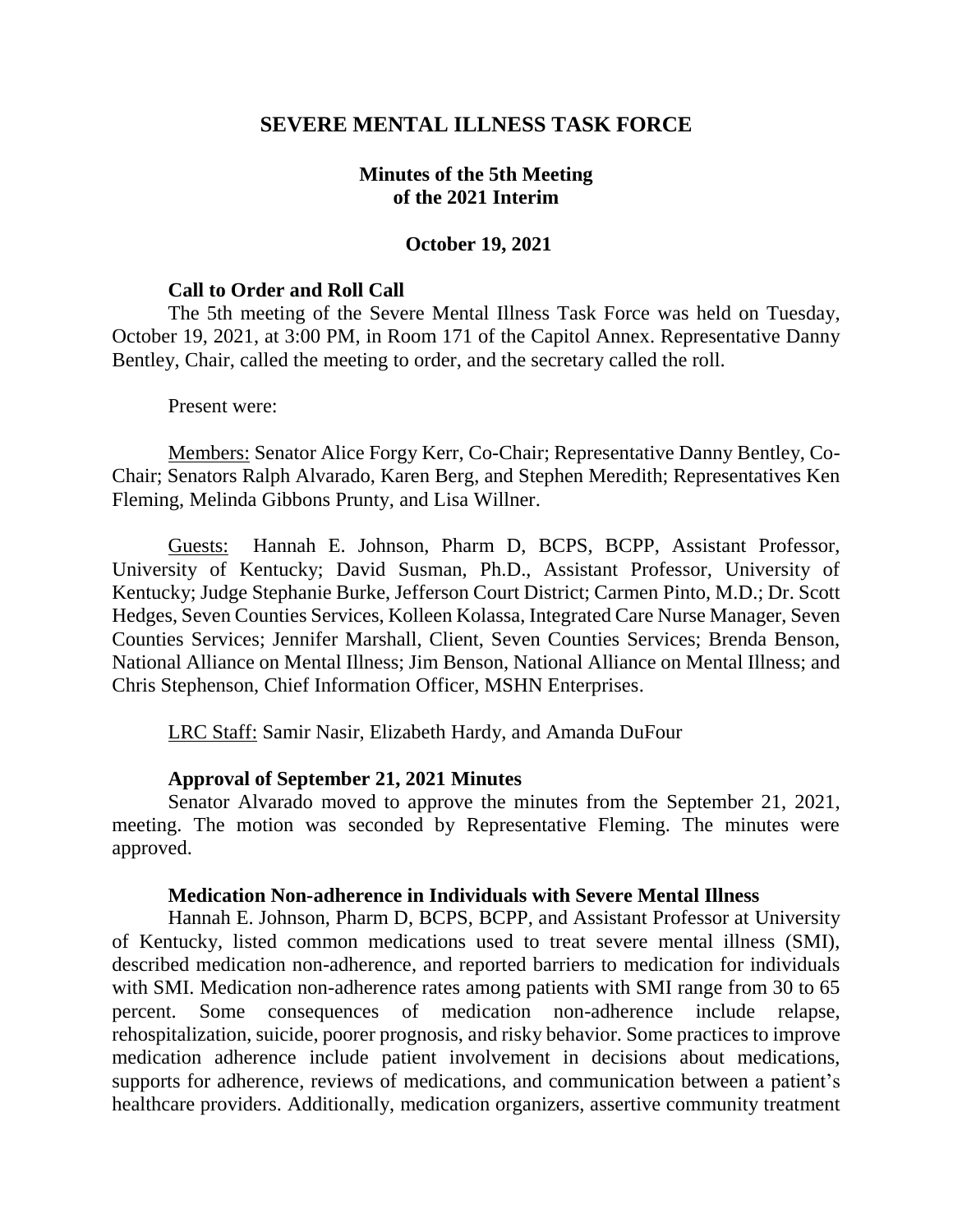(ACT), and long-acting injectable antipsychotics (LAIs) may improve adherence. Barriers to SMI medication adherence include poor health insurance coverage, transition in care, patient proximity to care, cultural competency of providers, and the stigma of SMI. Ways to improve access to medications include rational selection of medications, availability of a prescription formulary, affordability of insurance coverage and copays, and appropriate usage of medications.

### **Severe Mental Illness and Recovery**

David Susman, Ph.D. and Assistant Professor at the University of Kentucky discussed SMI and recovery. Stigma and discrimination negatively impact the SMI community. According to a recent study of over 3,700 individuals with mental illness and their caregivers, 90 percent of mental health service users reported a negative impact from discrimination and two-thirds had limited their goals or interactions with others because of discrimination or fear of discrimination. There are four essential components of recovery services which include managing one's mental and physical health, having stable housing, participating in purposeful daily activities, and having a sense of community.

Dr. Susman discussed the importance of increased funding on a long-term basis to help the SMI community expand recovery based services. Community Mental Health Centers (CMHCs) have not received additional funding from the General Assembly since 1999, and during that same time period there has been an increase of approximately 25,000 individuals who have SMI in Kentucky. It is also important to fund a Medicaid SMI waiver for Tim's Law so that it may be implemented statewide.

In response to Representative Gibbons Prunty, Dr. Susman estimated that inpatient care is \$1,000 or more a day and outpatient services are much more cost effective.

# **Tim's Law**

Judge Stephanie Burke of the Jefferson District Court testified about Tim's Law, also called assisted outpatient treatment (AOT). AOT is the practice of delivering outpatient treatment pursuant to a court order for adults with SMI who meet the criteria outlined in statute. A team approach is used and the team is typically composed of a judge, community health providers, and the patient. Judge Burke stated that a "black robe effect" is necessary in AOT treatment, to create a relationship with the patient once they are stable and immediately start meetings to increase the likelihood that the patient will adhere to treatment. Individuals who need AOT have a history of repeat hospitalizations and arrests, noncompliance with outpatient treatment, and nonadherence to medication. Although, only about 0.05 percent of the population qualifies for AOT, the Commonwealth could potentially save millions of dollars if it implemented AOT statewide due to a decrease in hospitalizations and incarcerations. AOT reduces harmful behaviors, arrests, violence, and victimization.

Committee meeting materials may be accessed online at https://apps.legislature.ky.gov/CommitteeDocuments/347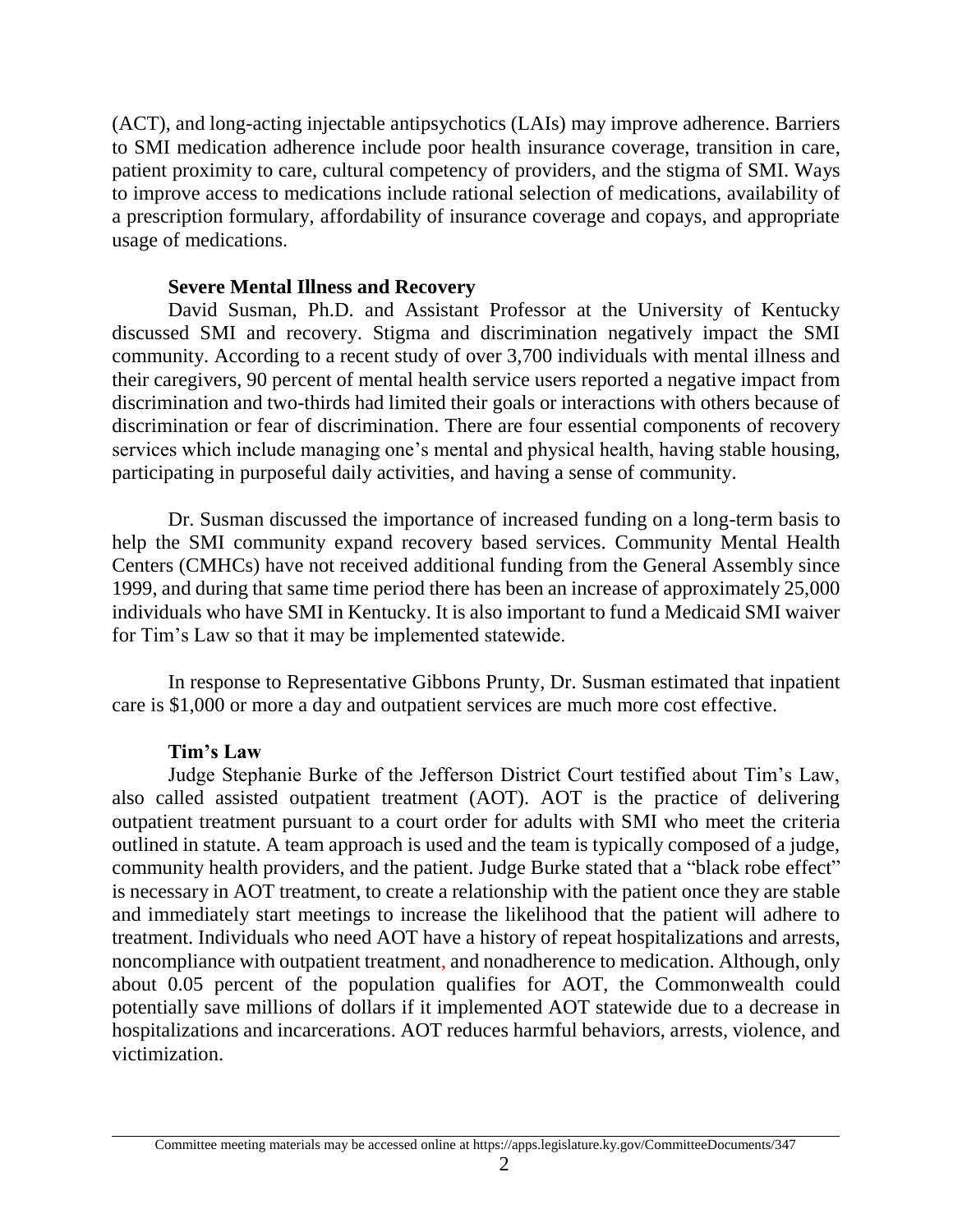Judge Burke recommended that the definition of eligible individuals be expanded so more individuals can have access to AOT and that an amendment to the statute be created to address the due process issues. To take Tim's Law statewide, she believes that the General Assembly should create a grant that would provide a small amount of funding to the counties that apply.

In response to Representative Willner, Judge Burke explained that the barriers to implementing Tim's Law statewide other than funding, are the lack of structure mental health court setup. There also needs to be cooperation between the court, the legislature, and the CMHCs to provide these services.

In response to Representative Fleming, Judge Burke explained that with patient one, they tried to calculate expenses and determined that over an 18 month period about \$500,000 was saved. She also stated that about 10 percent of all cases that come through her mental health court would be good candidates for AOT. In response to Representative Fleming, Judge Burke explained that much of the grant money provided from Substance Abuse and Mental Health Services (SAMHSA) to fund Tim's Law was used to create the structure and moving forward, those expenditures will not be necessary. She stated that SAMHSA will match grant money if they see that counties or the state is funding AOT as well.

In response to Representative Gibbons Prunty, Judge Burke explained that to keep individuals with SMI out of jail, the Tim's Law criteria needs to be expanded in the statute.

### **Treatments for Patients with Severe Mental Illness**

Carmen Pinto, M.D., discussed long-acting injectable (LAI) antipsychotics primarily focusing on schizophrenia. He presented a graph depicting the levels of functioning after each relapse or psychotic break in an individual that suffers with schizophrenia. It is estimated that a person loses an average of one percent of brain functioning after each psychotic episode or relapse. The most common reasons for relapses are nonadherence to oral medications, substance abuse, and ongoing stress. The use of LAI antipsychotics and aggressive early substance use screening and treatment increases the chance of reducing the number of relapses in individuals.

Senator Alvarado said that he believes part of the issue is that many primary care providers are not trained in using LAI and many insurance companies most likely do not cover LAI. In response, Dr. Pinto stated that he believes there should be a state sponsored training for primary care providers as well as having resources available to help educate other providers. There is data that shows the cost savings of LAI antipsychotics however those cost savings would be shown indirectly in decreased incarcerations and hospitalizations.

# **Integrated Care in Persons with Severe Mental Illness**